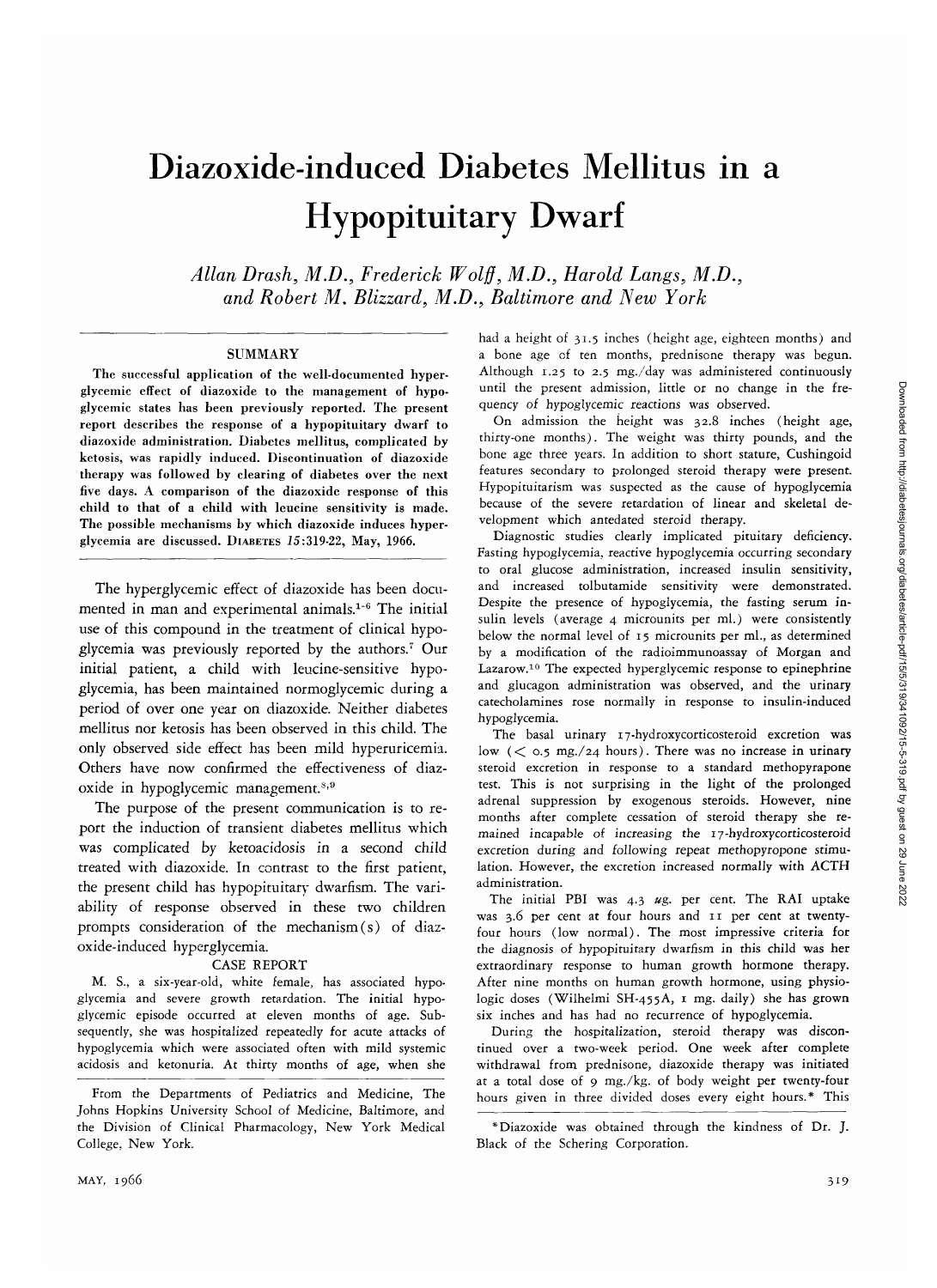therapy was continued for seven days and the blood pressure remained normal. Fasting blood sugars remained in the low normal range for the first five days. The child ate poorly but otherwise appeared well. On the sixth day, following refusal of breakfast, she had a mild, documented hypoglycemic reaction. An acetone odor to her breath was noted, and the urine was strongly positive for acetone, but negative for sugar. Because of persistent refusal to eat, approximately 50 gm. of glucose as 10 per cent dextrose was administered intravenously over a twelve-hour period. Despite this therapy, ketosis persisted and glycosuria appeared. Over the next few hours the child became acutely ill with a temperature elevation of 39.5 ° C, had Kussmaul breathing, and vomited all fluids. Ten hours after discontinuing the intravenous glucose the blood sugar was 744 mg. per 100 ml.;  $CO<sub>2</sub>$ , 16 mEq./L.; blood acetone,  $25$  mg. per cent; urine sugar,  $4+$ ; and urine acetone, strongly positive. Diabetic ketoacidosis was obvious. Diazoxide was stopped.

As our previous experience indicated that the hyperglycemic effect of diazoxide disappears within twenty-four to thirty-six hours after its discontinuation, specific diabetic therapy was initially withheld. Unexpectedly the diabetic state persisted for six days, necessitating therapy with tolbutamide, which was initially given on the third post-diazoxide day. After oral administration of 20 mg./kg. of body weight of sodium tolbutamide,\* the blood sugar fell from an initial concentration of 220 mg. per 100 ml. to *66* mg. per 100 ml. in one hour and 52 mg. per 100 ml. at two hours. On the fourth and fifth post-diazoxide days, 250 mg. of tolbutamide was given once daily in the morning with adequate control of the hyperglycemia for ten to twelve hours, following which mild hyperglycemia and ketonuria recurred overnight. By the seventh post-diazoxide day the child had returned to a normoglycemic state and tolbutamide was no longer required. Fasting insulin levels obtained while on diazoxide and during the post-diazoxide hyperglycemic phase averaged 12 microunits per ml. This is a slight increase over the pretreatment level, but still below normal, and particularly inappropriate for the degree of hyperglycemia present.

Moderate fluid retention and hyponatremia occurred during the diazoxide period. Although fluid accumulation has been observed in association with diazoxide therapy, it may not have been the causal factor in this patient. Inability to excrete water efficiently is characteristic of the cortisol-deficient patient. As she had been off steroid therapy only two weeks at the time of diazoxide administration, it is reasonable to assume that this child was cortisol deficient.

Hypoglycemia spontaneously recurred approximately two weeks after discontinuating diazoxide, and management again became difficult. Investigative therapy with human growth hormone then was initiated. Her response to growth hormone administration, both from the point of view of marked acceleration in linear growth and maintenance of normoglycemia, has been gratifying.

### DISCUSSION

Hypoglycemia may result from a variety of metabolic abnormalities. The etiology of hypoglycemia in the two children we have treated with diazoxide is basically different. The initial patient has leucine sensitivity with well-documented hyperinsulinism. The basic disease of the patient reported here is hypopituitarism with deficiency of both growth hormone and ACTH. Fasting insulin levels were below the normal range, a finding previously observed in hypopituitarism.11

The mechanism by which diazoxide induces hyperglycemia is not entirely clear. Possible mechanisms include (1) an increased rate of peripheral inactivation of insulin, (2) stimulation of the production or release of growth hormone, ACTH, or cortisone, (3) stimulation of glycogenolysis either through a direct action of diazoxide on the glycogen molecule or indirectly through either epinephrine or glucagon, (4) a block in the production and/or release of insulin from the pancreas, resulting from a direct action of diazoxide on the beta cells, and (5) a block in the production and/or release of insulin, resulting from diazoxide-induced catecholamine production or increased end-organ sensitivity to catecholamine metabolites.

It is unlikely that diazoxide induces hyperglycemia by increasing the rate of peripheral insulin inactivation or blocking insulin-mediated glucose transport. It has been clearly demonstrated that normal responsiveness to exogenously administered insulin or tolbutamide persists in man and experimental animals during thiazide-induced hyperglycemia.12 Our patient's prompt and marked response to tolbutamide confirms this observation.

Although there are contradictory findings regarding the response of the hypophysectomized animal to diazoxide, it is probable that diazoxide hyperglycemia is unrelated to either anterior pituitary or adrenal corticol stimulation. Hypophysectomy did not inhibit the hyperglycemic effect of diazoxide in animals studied by Wolff and Parmley.12 The development of marked hyperglycemia in our second patient indicates that the anterior pituitary gland is probably not essential to the hyperglycemic effect of diazoxide. Others have found that hypophysectomy is associated with a relative resistance to the hyperglycemic effect of diazoxide. Tabachnick et al.<sup>13</sup> found a diminished hyperglycemic response to diazoxide in their animals. However, they suggested that this may have been nutritional, resulting from a depletion of glycogen stores rather than a primary relationship to the pituitary gland. In neither animal nor in human studies has there been clear evidence of adrenocortical stimulation by diazoxide. In neither of our patients has diazoxide administration been associated with an increase in urinary 17-hydroxy-

<sup>\*</sup> Sodium tolbutamide was provided through the kindness of Dr. Thomas Vecchio, of The Upjohn Company.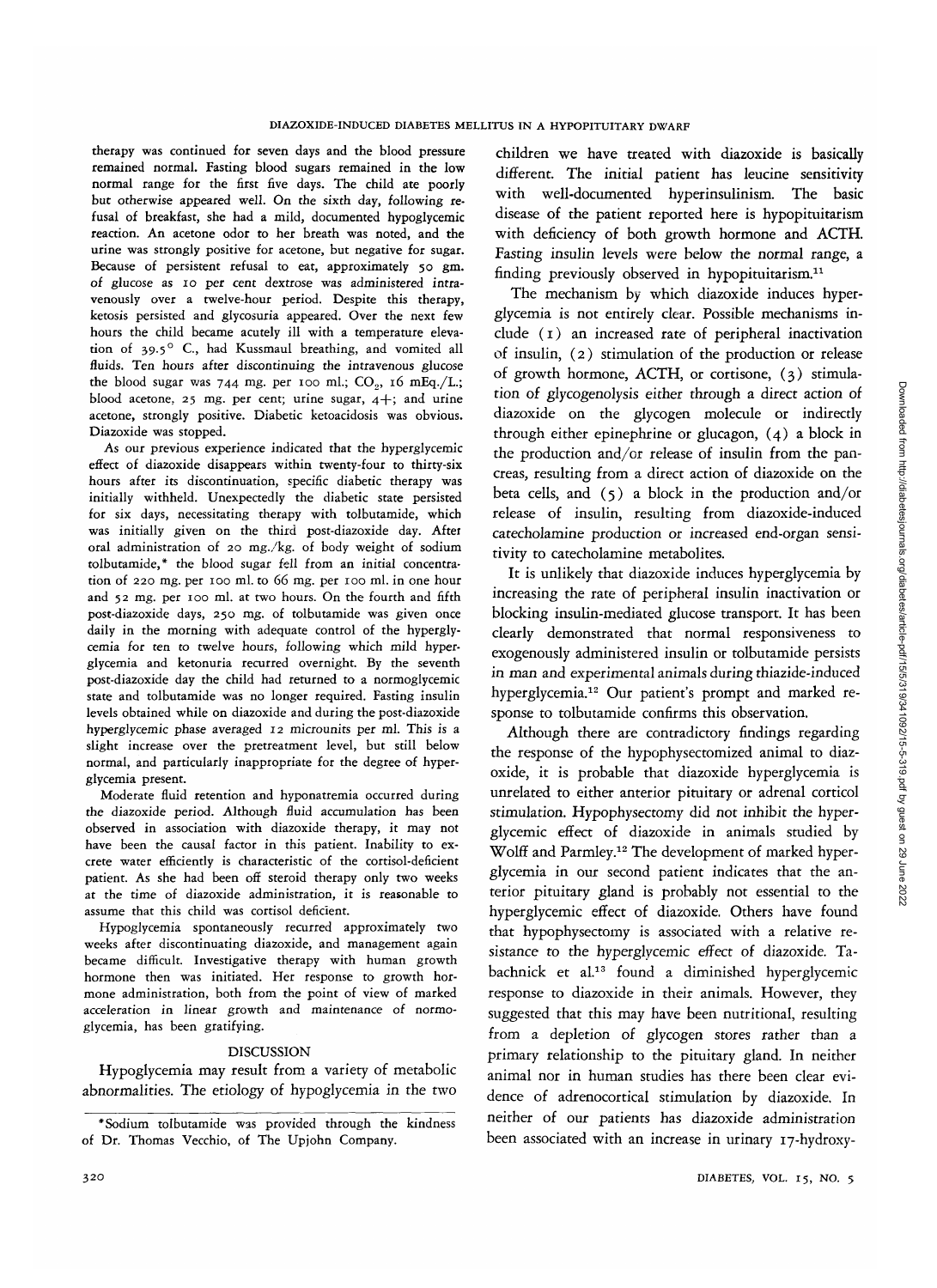•corticosteroids or clinical evidence of increased cortisol production.

An increased rate of glycogen mobilization could conceivably produce the degree of hyperglycemia seen in association with diazoxide administration. Diazoxide appears to stimulate glycogenolysis. A decrease in hepatic glycogen stores has been observed in animals following treatment with diazoxide.13 The possible mechanisms for glycogen mobilization include phosphorylase activation by either epinephrine or glucagon or a direct effect of diazoxide on the glycogen molecule. The evidence for an epinephrine effect will be discussed below. There is no evidence available for an effect of diazoxide upon glucagon or directly upon the glycogen molecule.

A number of workers have presented evidence suggesting that diazoxide hyperglycemia *is* produced principally, if not solely, by a block in insulin release. Samaan et al.<sup>14</sup> reported decreased insulin-like activity in the blood of four patients with thiazide-induced hyperglycemia. Others,<sup>15,16</sup> using normal adult subjects, found that the combination of diazoxide and a diuretic thiazide promptly induced carbohydrate intolerance as manifest by a diabetic glucose tolerance test in association with a decreased insulin response. In addition, several adults with hypoglycemia secondary to isletcell adenoma or carcinoma have been successfully treated with diazoxide. In four of these patients the development of hyperglycemia was associated with a significant fall in circulating insulin concentration following diazoxide administration.<sup>16,17</sup> Our own observations with our initial patient are in agreement with these findings. While fasting insulin levels remained above normal, they were appreciably reduced below the prediazoxide level. Insulin response to leucine and glucose was significantly reduced in the child with leucine sensitivity while on diazoxide therapy.

However, other investigators have presented evidence suggesting that diazoxide hyperglycemia is not mediated through a direct effect on the pancreas. Tabachnick et al.<sup>13</sup> reported increased hyperglycemia in diazoxidetreated animals previously made diabetic by either alloxan or pancreatectomy. Others in studies on rats<sup>18</sup> and in humans19 did not observe a decrease in the insulinlike activity associated with thiazide-induced hyperglycemia. The control of hypoglycemia in a patient with hyperinsulinism secondary to an islet-cell carcinoma using a combination of diazoxide and a diuretic thiazide asing a compilation of unachine and a unified imagine munoreactive insulin.

Recent studies suggest a relationship between diazoxide and catecholamine metabolism. A recent report demonstrates a reduction in diazoxide hyperglycemia in animals previously treated with beta-adrenergic blocking agents.18 In a study on the effect of intravenous diazoxide in dogs, it was demonstrated that hypotension preceded the onset of hyperglycemia and the magnitude of hyperglycemia appeared to be related to the severity of induced hypotension, suggesting an epinephrine effect.20 The previously stated effect of diazoxide on glycogen mobilization suggests a possible epinephrine effect. In addition, diazoxide has been shown to stimulate free fatty acid mobilization. Both increased glycogenolysis and free.fatty acid mobilization are characteristic responses to epinephrine stimulation.

From a clinical point of view there are a number of points against diazoxide stimulating an increase in catecholamine production. Our patients have had neither significant changes in their blood pressure nor signs of epinephrine excess such as tachycardia, nervousness, increased perspiration, etc., during periods of diazoxide hyperglycemia. Urinary catecholamines have not been elevated in either of these children. Total urinary catecholamines per twenty-four hours have been well under  $30 \mu$ g. under basal conditions. There has been no appreciable increase in this level during diazoxide administration.

It would appear that diazoxide can affect carbohydrate metabolism through an inhibition of insulin release as well as by stimulation of glycogen breakdown. Evidence has recently been presented that epinephrine can directly block the release of insulin from the pancreas.<sup>21</sup> It is possible that this mechanism can help explain some of the apparent contradictions in diazoxide action. Some relationship between diazoxide and catecholamine metabolism appears likely, either via an increased epinephrine production, for which there is no clear evidence at this time, or an increased end-organ sensitivity to epinephrine. Such an effect would be consistent with the evidence for an increase in glycogenolysis and free fatty acid mobilization. In addition, the block in insulin release might be mediated through the same mechanism. Further studies to clarify the relationship between catecholamine metabolism, insulin production, and diazoxide are clearly in order.

In view of the possible different mechanisms of action, it is of interest that the effect of diazoxide inour two patients may have been qualitatively, rather than quantitatively, different. The child with leucine sensitivity and hyperinsulinism became normoglycemic